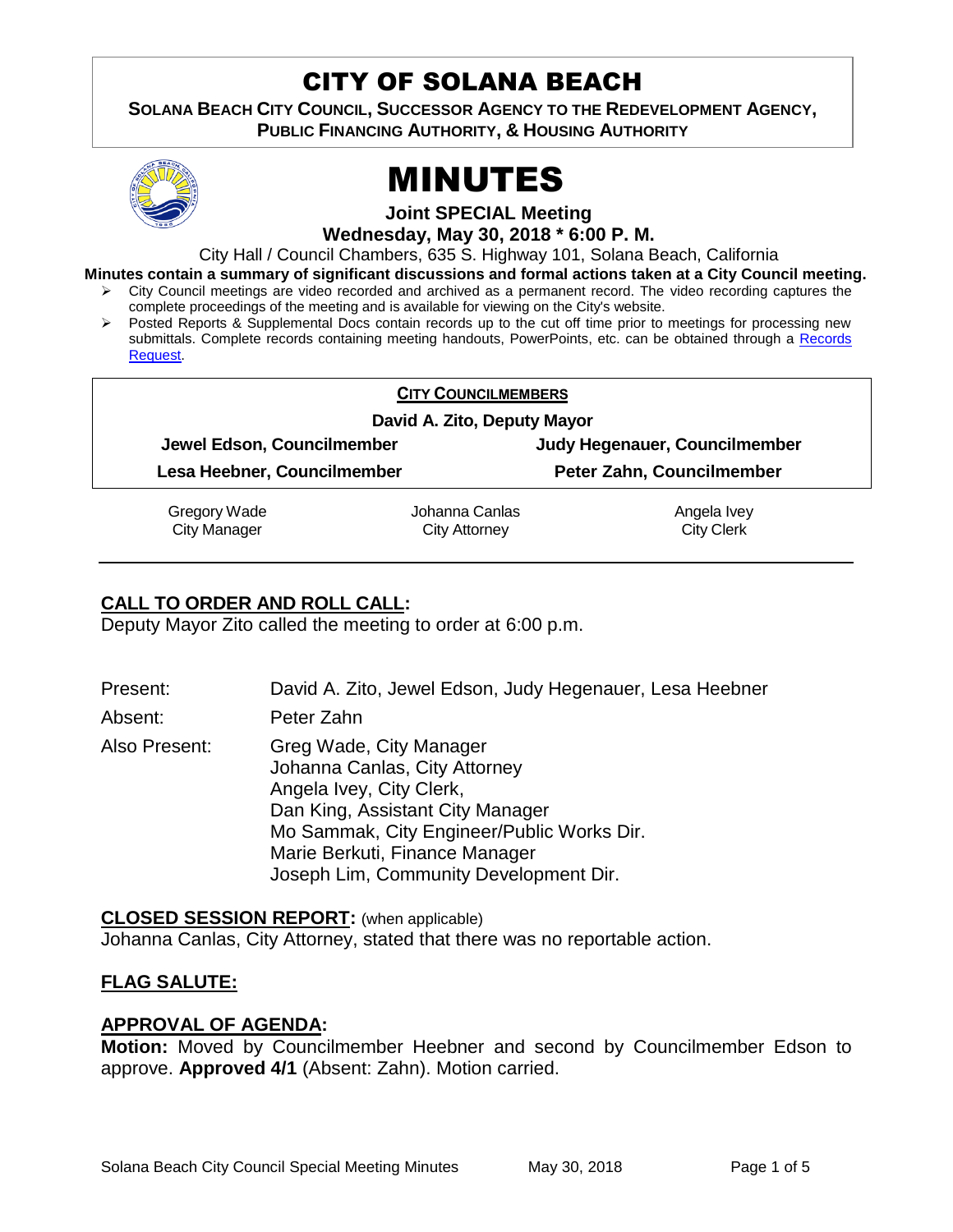# **B. PUBLIC HEARINGS:** (B.1.)

This portion of the agenda provides citizens an opportunity to express their views on a specific issue as required by law after proper noticing by submitting a speaker slip (located on the back table) to the City Clerk. After considering all of the evidence, including written materials and oral testimony, the City Council must make a decision supported by findings and the findings must be supported by substantial evidence in the record. An applicant or designees for a private development/business project, for which the public hearing is being held, is allotted a total of fifteen minutes to speak, as per SBMC 2.04.210. A portion of the fifteen minutes may be saved to respond to those who speak in opposition. All other speakers have three minutes each. Please be aware of the timer light on the Council Dais.

#### **B.1. Public Hearing: Transition to District Based Elections – Review and Consideration of Draft Maps.** (File 0430-60)

Recommendation: That the City Council

- 1. Conduct the Public Hearing: Open the Public Hearing; Disclosures; Receive Public Testimony; Close the Public Hearing.
- 2. Review and provide direction.

# [B.1. Supplemental Docs \(Updated 5-30-18](https://solanabeach.govoffice3.com/vertical/Sites/%7B840804C2-F869-4904-9AE3-720581350CE7%7D/uploads/B.1._Supplemental_Docs_(5-30-18_at_315pm).pdf) at 3:15pm)

Draft Maps Available for Review

[https://www.ci.solana-beach.ca.us/index.asp?SEC={4ECF7C34-9E8E-4AB5-8375-C07DED8E4260}&Type=B\\_BASIC&persistdesign=none](https://www.ci.solana-beach.ca.us/index.asp?SEC=%7b4ECF7C34-9E8E-4AB5-8375-C07DED8E4260%7d&Type=B_BASIC&persistdesign=none)

Transition to District-Based Elections Information [https://www.ci.solana-beach.ca.us/index.asp?SEC=56737889-4955-493D-8FBF-D9F2F8A9BC7A&DE=AC0A0B28-4797-4B86-A194-](https://www.ci.solana-beach.ca.us/index.asp?SEC=56737889-4955-493D-8FBF-D9F2F8A9BC7A&DE=AC0A0B28-4797-4B86-A194-1DED681A8DAD&Type=B_BASIC) [1DED681A8DAD&Type=B\\_BASIC](https://www.ci.solana-beach.ca.us/index.asp?SEC=56737889-4955-493D-8FBF-D9F2F8A9BC7A&DE=AC0A0B28-4797-4B86-A194-1DED681A8DAD&Type=B_BASIC)

Johanna Canlas, City Attorney, introduced the item

Doug Johnson, National Demographics Corporation, presented a PowerPoint (on file) reviewing various maps explaining balanced and contiguous districts, the overall results of the 39 maps submitted, that some were balanced, some could be fixed to balance, and some could not be fixed to balance, and that all were then grouped accordingly.

#### Public Speakers

Manny Aguilar spoke about his support for map 506 on behalf of La Colonia Eden de Gardens, that it was based on a public meeting among the residents with input on the maps, that they supported this map of five districts, and making the best decision for the majority.

Lisa Montes spoke about her lifetime residency of Eden Gardens, that she was not aware of or invited to an open meeting in her neighborhood, that she was not in favor of districting but it was being forced on the City, that she was in favor of 411 quadrant map since it had the most balance so that all were represented, that if 4 districts and one Mayor were chosen then all residents would have two votes instead of just one, that she did not think there was a lack of representation, that two Latinos had served on City Council, that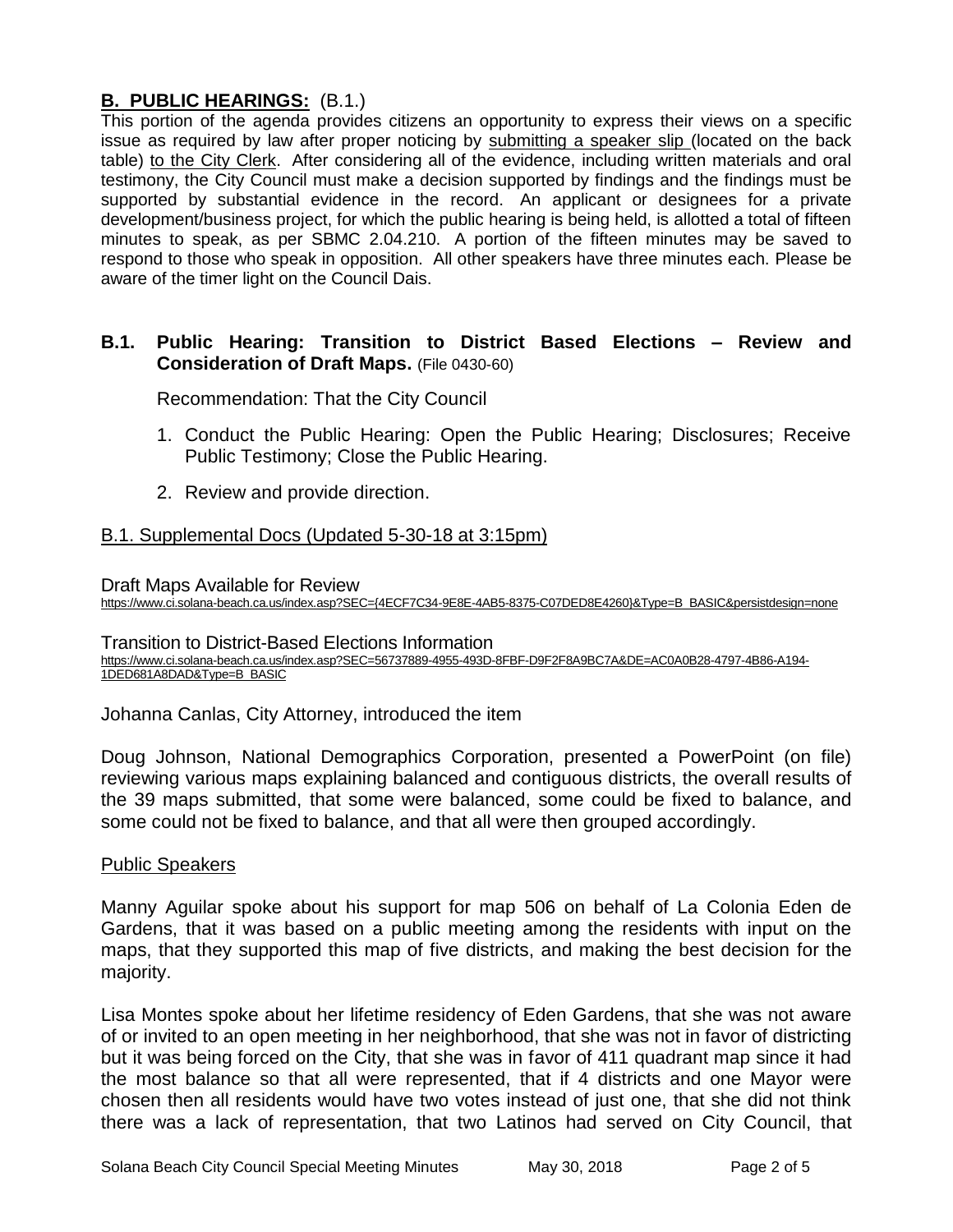Council had listened to the issues in Eden Gardens addressing the morning church bell ringing, funding camps, the skatepark, support for the Dia de los Muertos event, and restricting a new project in their area to two stories that initially wanted to build up to three stories.

Denise Rahmani said she spoke on behalf of COOSSA (Condominium Organization of South Sierra Avenue) who had collaborated with BBC (Beach & Bluff Conservancy), Solana Eastside Group, and La Colonia de Eden Gardens, by holding meetings to discuss the options, that COOSSA represented nine of the HOAs on S. Sierra totaling approximately 858 units, that it would not make sense to split up COOSSA since it was a contiguous group, that they favored map 506c on the City's website, and urged Council to consider the north south approach to keep contiguous and homogeneous, and that it met all of the required criteria.

Isiah Titus said that they were here because a lawyer named Shenkman sued the City claiming to protect Hispanics, but that few Hispanics supported the districting of Solana Beach, that if it was done poorly it could be disastrous, wondered why he never challenged San Diego Unified School District which was an at large district in the November election, or the San Diego County Board of Supervisors which was clearly gerrymandered to suppress minority votes, that he heard someone say that Shenkman's own town of Malibu was an at-large district, that there were motives that did not protect Hispanics, and that he understood that it came down to considering spending a \$100,000 rather than hundreds of thousands of dollars to defend a law suit.

Roger Boyd spoke about the opportunity to participate in this change, it was unfortunate that they were being guided in this direction by the California Voting Rights Act but it seemed to be the right thing to do at this time, that he supported the north south orientation and a rotating Mayor in the modified 506 alternative map, this design would maintain the cohesive neighborhoods intended by the developer years ago, including 16 HOAs that were contiguous and cohesive, today the Solana Eastside Community Group (SCCG) represents 2,000 residential units and approximately 5,000 citizens on the eastside of I-5, that rotating Mayor had always worked well and should not be changed.

Louise Abbott said she liked the quadrant idea, supported an elected mayor, would like to have 4 districts giving every citizen the opportunity to vote for 2 people, but if 5 districts were preferred then she would choose map 506 with a rotational Mayor, was not aware of the COOSSA situation and there would be ways to modify map 411 for the COOSSA problem, did not support other maps 415 and 417 that looks like they were gerrymandered in advance, that districting was probably a good thing for the City.

Vicki Driver said she represented Santa Fe Hills HOA on the east side of I-5 also known as the Santa Streets, that they should be able to vote for one of their neighbors that knew the needs of the direct neighborhood as well as the whole City, many maps carve out their HOA into two or three parts which was not acceptable to their HOA, that individual districts would bring to the table their own knowledge of that neighborhood, supported map 506 alternate with north south districts, and asked about how the streets were divided as they would often split Santa Helena off from their neighborhood and place it with the south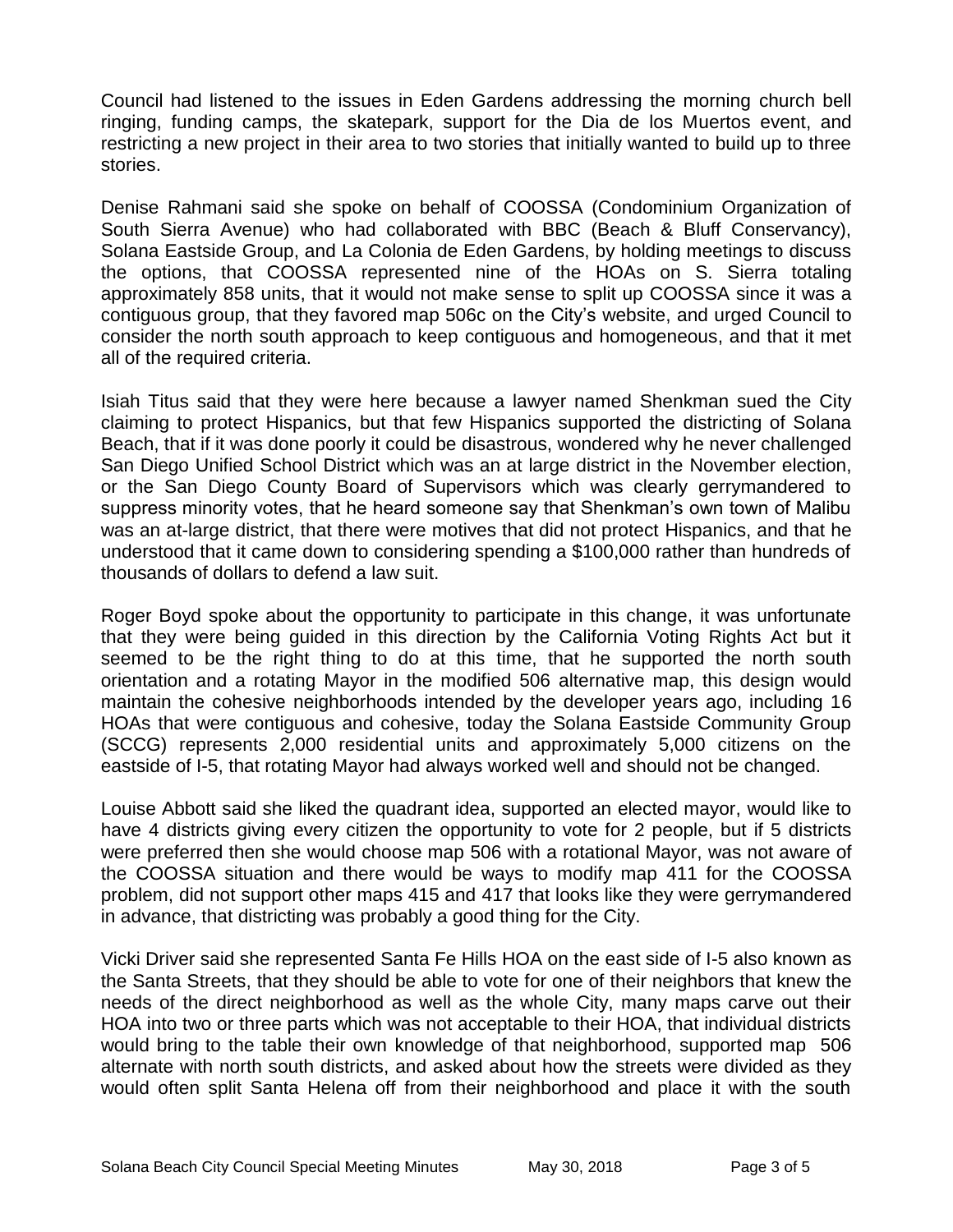district, that Tracy Richmond's alternate maps used an overlay map to be specific about where each house laid on the street, and would encourage Council to consider that detail.

Al Evans spoke about speaking to many people in support of districting, everyone wanted more representation on the east side, support of map 506 alternate that came most closely to satisfying most of what had been talked about, and that most people supported a rotating Mayor.

John Boat spoke about the difficulty of creating the maps, supported map 506, that he was new to the community, that he made it as it would be if one was walking their dog they could run into a councilmember, grouped external issues like ocean, 101, lagoon, race track, I-5, and the golf course which made sense to him.

Susan McEachern spoke about her research of other cities that went through this, that they were divided by compact, visible boundaries, contiguous, population equality, and communities of interest, that the neighborhoods needed to be kept together and not broken up, supported the north south configurations, that she was concerned that she heard that some Councilmembers expressed a preference at public meetings, and that the public depended on Council to listen to everyone to come to a fair conclusion.

Deputy Mayor Zito said that there was no perfect map for everyone, that it was impressive that there were so many submittals that doubled the amount submitted by Encinitas that was four times the size of Solana Beach in less amount of time, that this exercise was very difficult for such a small City with a small population since it must be divided by population equally, and asked Council to provide their preference of map and explain why 4 or 5 districts.

Councilmember Heebner said that it was not an ideal exercise for a City of this size, that Solana Beach was the size of one district in Encinitas which was still a small City, that she had lived on the east and west side of I-5, on the east and west side of Highway 101, and on the north and the south side of Lomas Santa Fe, that what was important to her wherever she lived was getting to the beach, the freeway, open space, golf course, viewing the vistas, and getting to commercial zones on the east side. She said the Fairground issues bothered her regardless of where she lived, that it was a difficult scenario to break up streets but it would happen, that the assets of the City should be equally divided among the various districts, that currently residents voted for 5 positions so the four district would allow each person to vote for at least 2 people in two different positions, that she supported the variation of map 410 alternative balanced, that most everyone's interests were the same including mobility, pot holes, public safety, access to schools, fire stations, and the Sheriff serves equally around town, and that her concern was anyone feeling that a map was pitting neighborhood against neighborhood,

Councilmember Edson said that she had talked to many people around town, that she was concerned about the unintended consequences, there were many issues to consider when establishing the districts, that districts tended to cause a competitive and divisive environment in the way of funding projects and improvements, that the 4 districts with 1 elected Mayor was the best choice giving everyone 2 votes, that she spent all of her time on the 4 district maps and grouped them according to similarity.